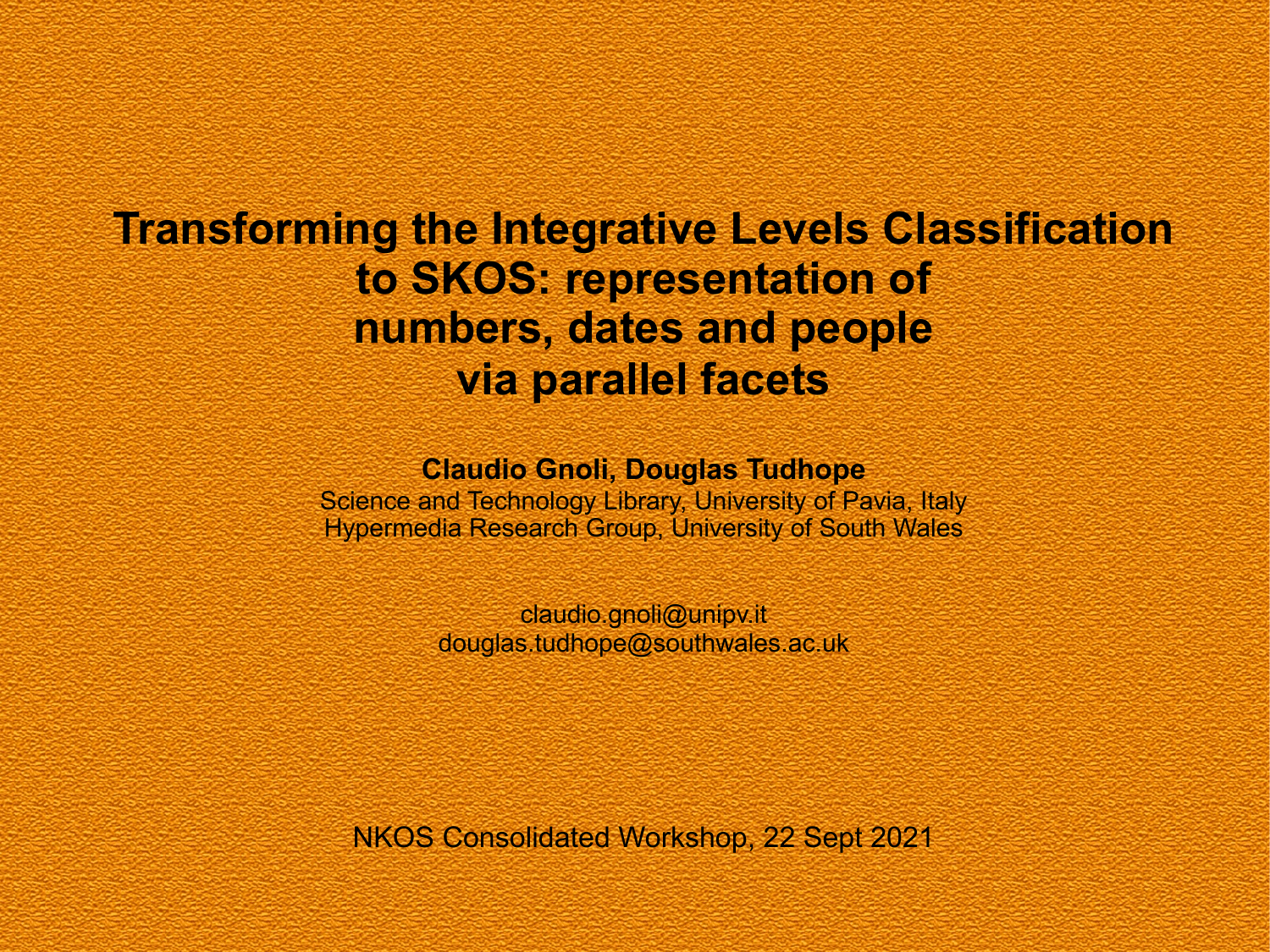# Integrative Levels Classification (ILC)

- . A general KOS
- . Developed since 2004 by an international team
- <sup>l</sup> Phenomenon-based (lists "birds" not "ornithology")
- Freely faceted (any class may be combined with any other)
- **.** Arranged systematically by notation (starts with *A* "reality" not *aardvarks*)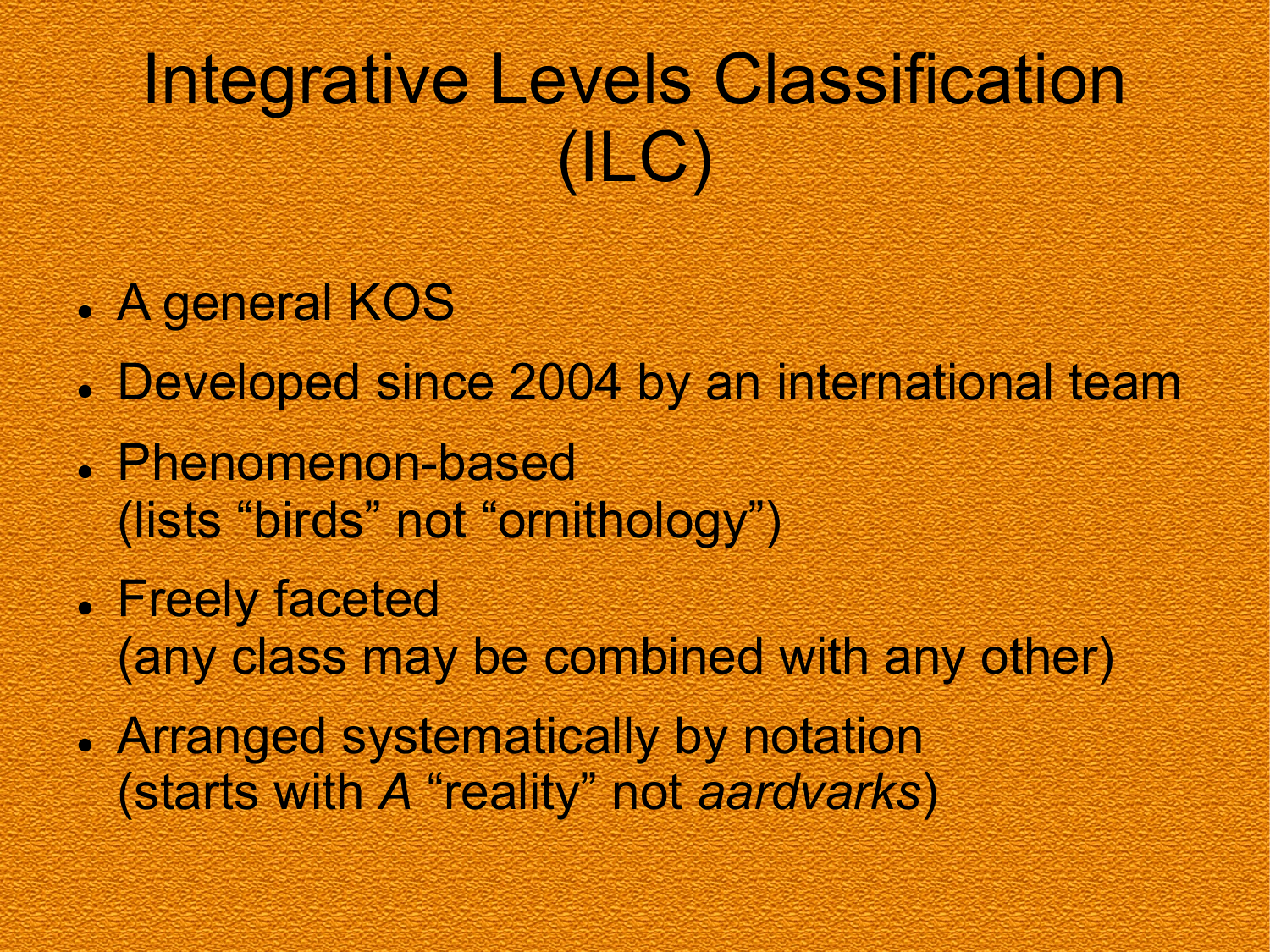# **Notation**

. Controls mechanical sorting in classification schemes:

*aardvarks A* ...

*zebras* Z ...

… *F* "zebras" ... *Q* "aardvarks"



CC BY MontageMan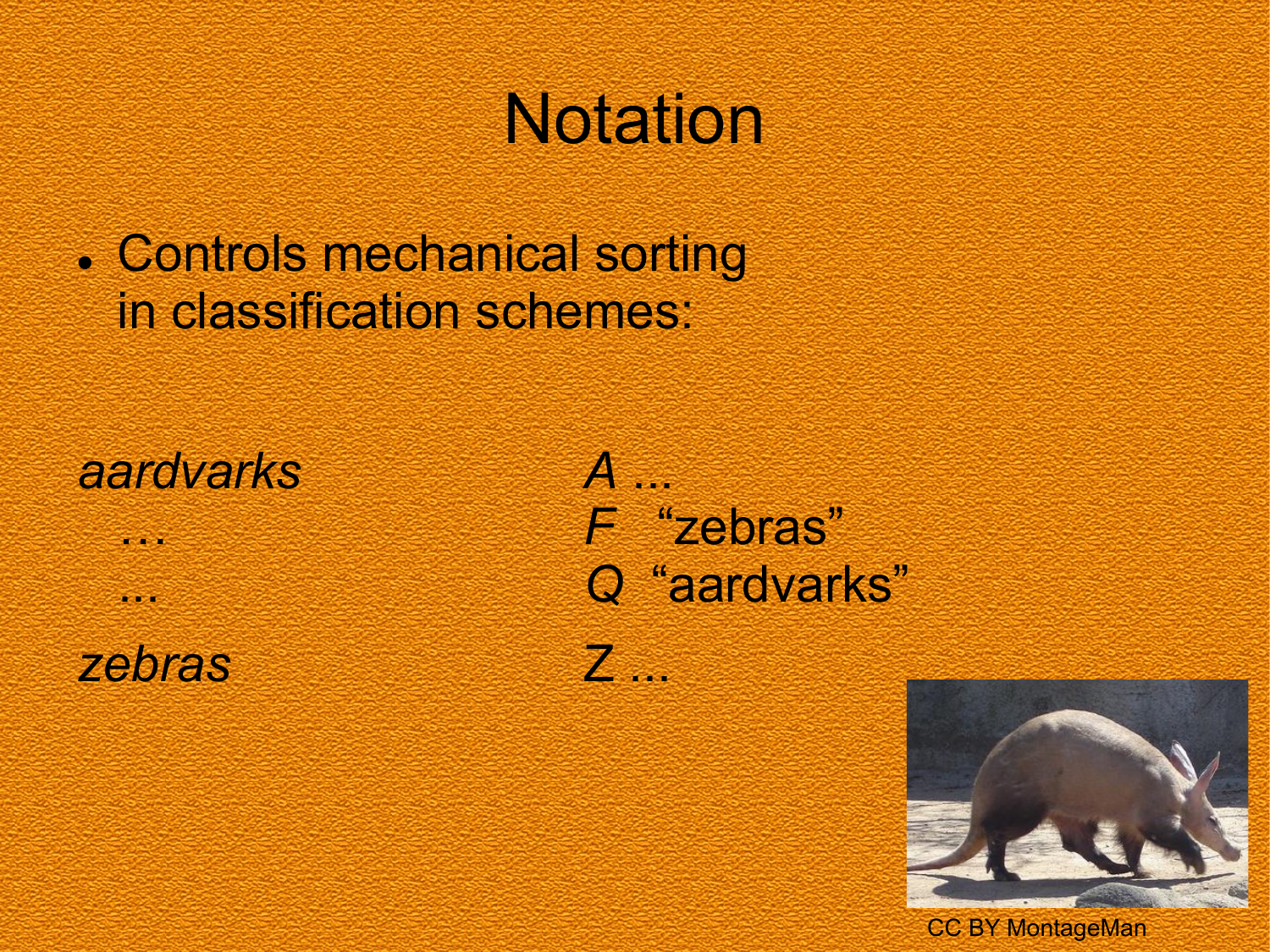# ILC notation

. In ILC, some classes are expressed by reusing notation for other classes (parallel facets)

<sup>l</sup> Example:  $numbers \rightarrow dates \rightarrow persons$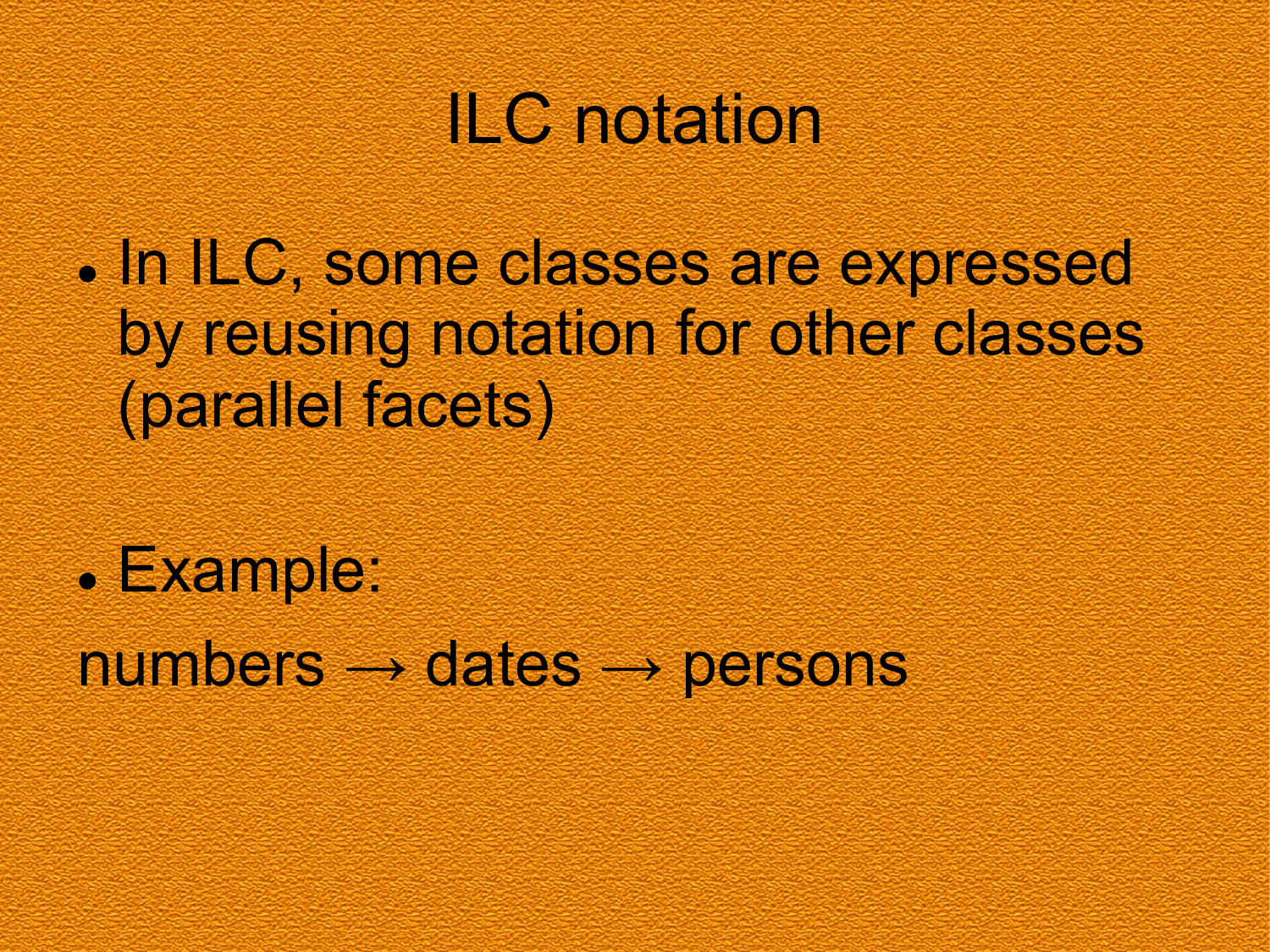# ILC notation for **numbers**

|       | an "quantities"       |
|-------|-----------------------|
| anb   | "negative quantities" |
| ank   | "thousandths"         |
| ann   | "units"               |
| annp  | "one; 1"              |
| annq  | "two; 2"              |
| ano   | "tens"                |
| anoq  | "two tens"            |
| anoqp | "twenty-one; 21"      |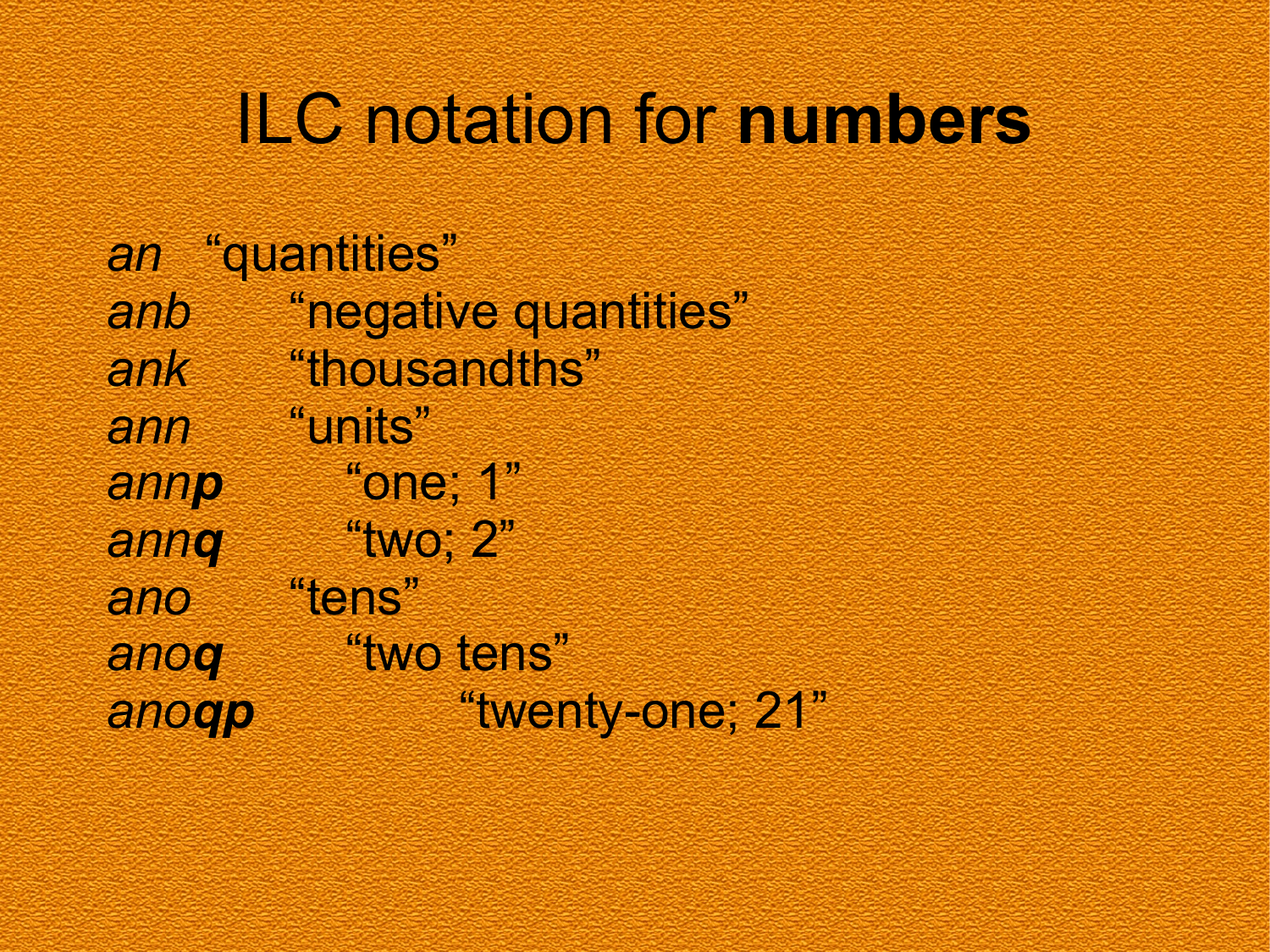## ILC notation for **numbers**

*anbng* "minus seven; -7" *anbnj* "minus four; -4" *anns* "plus four; 4" *annv* "plus seven; 7"

NB: -*n* "negative zero" is also needed !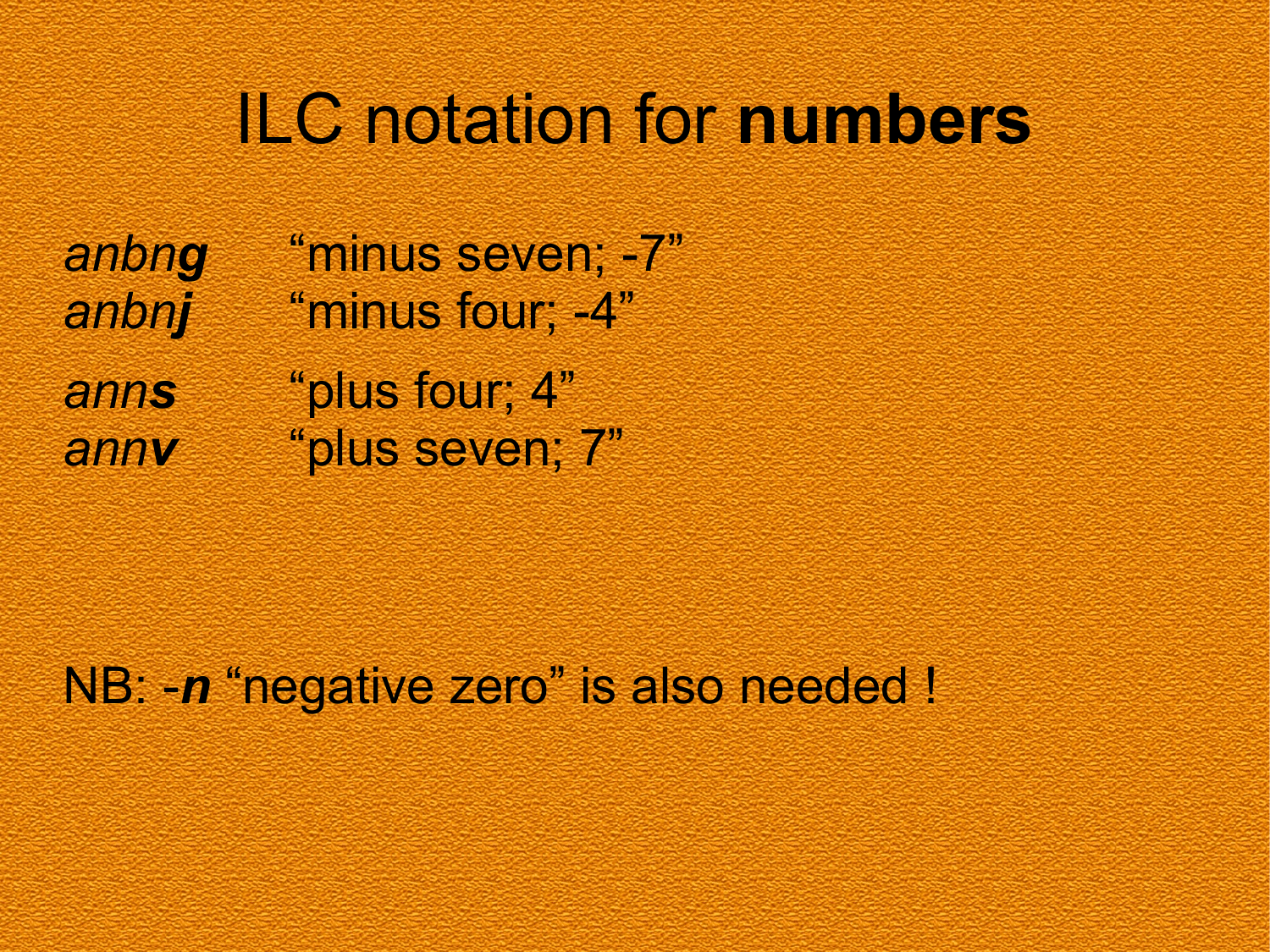# ILC notation for **dates**

*rab* "historical periods" *rabe* "9999 to 9000 BCE" *rabj* "4999 to 4000 BCE" rab*n* "999 to 1 BCE; 1st millennium BCE" rab*o* "1 to 999 CE; 1st millennium CE" *rabq* "2000 to 2999 CE; 2nd millennium" *rabqo* "2000 to 2099 CE; 21st century" *rabqoqp* "2021 CE" *rabqoqpjw* "22 September 2021"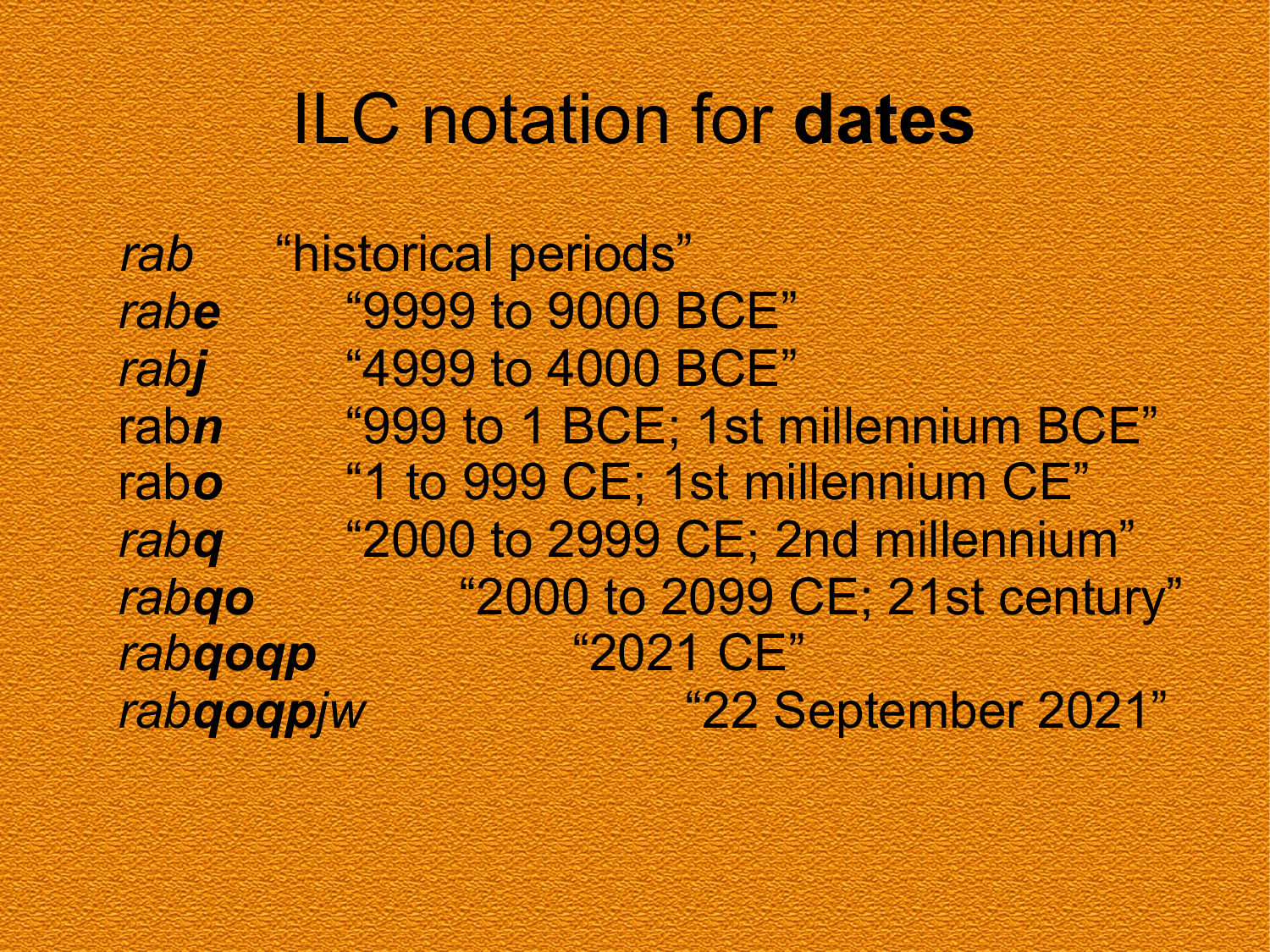# How to sort persons?...

- By occupation (Ranganathan's solution) but some have several occupations, e.g. mathematician and philosopher…
- . By birth place but sometimes this is occasional
- By birth date possibly the most neutral
- . Facets for occupation, place etc. may be added

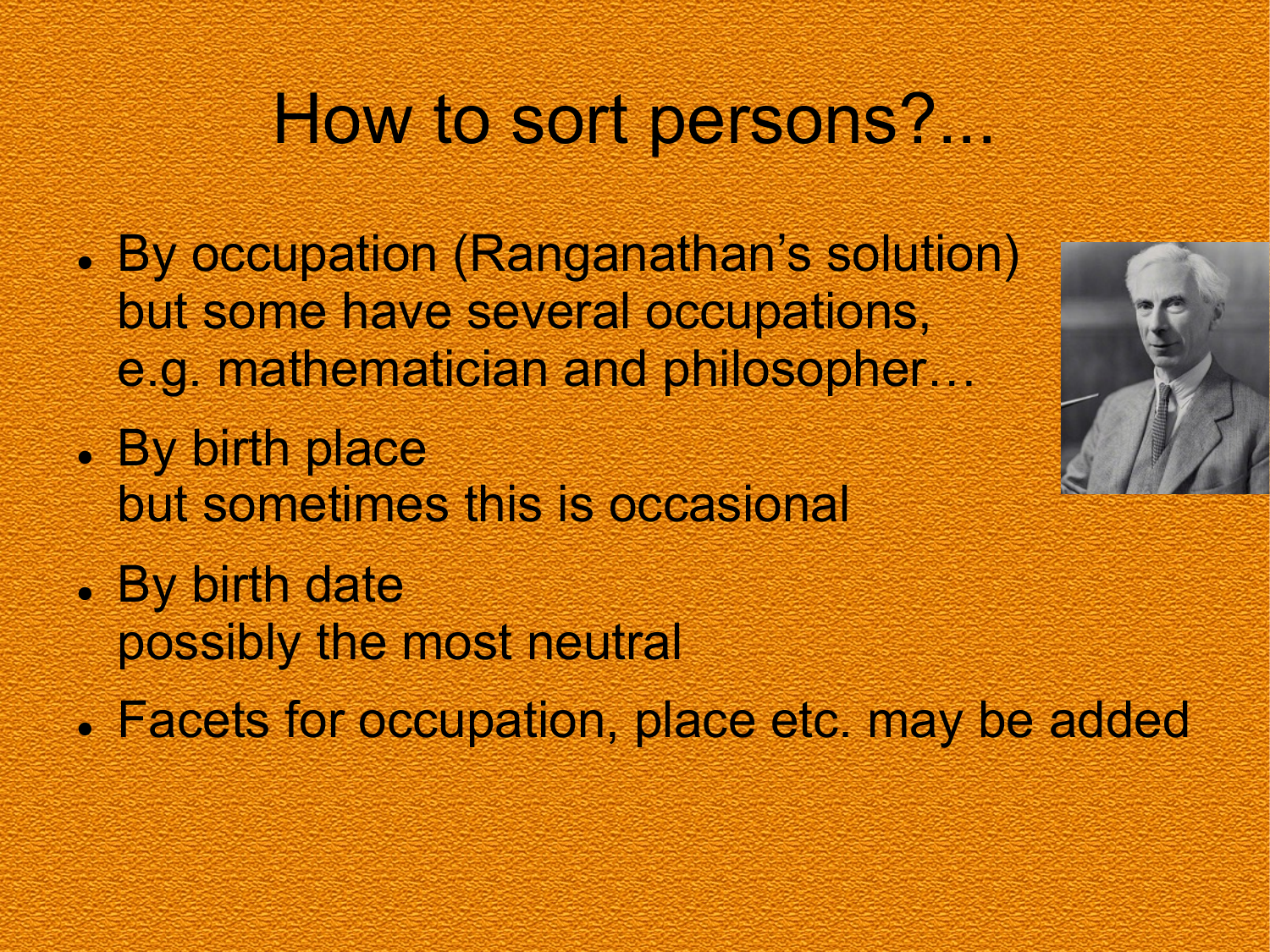## ILC notation for **persons**

*px91p* "persons born in 1st millennium CE" *px91pw* "persons born in 19th century" *px91pwo* "persons born from 1800 to 1809" *px91pwox* "persons born in 1809" *px91pwoxpt* "born on 19/1/1809; EA Poe" *px91pwoxqme* "born on 12/2/09 3AM; Darwin" *px91pwoxqmh* "born on 12/2/09 6AM; Lincoln"

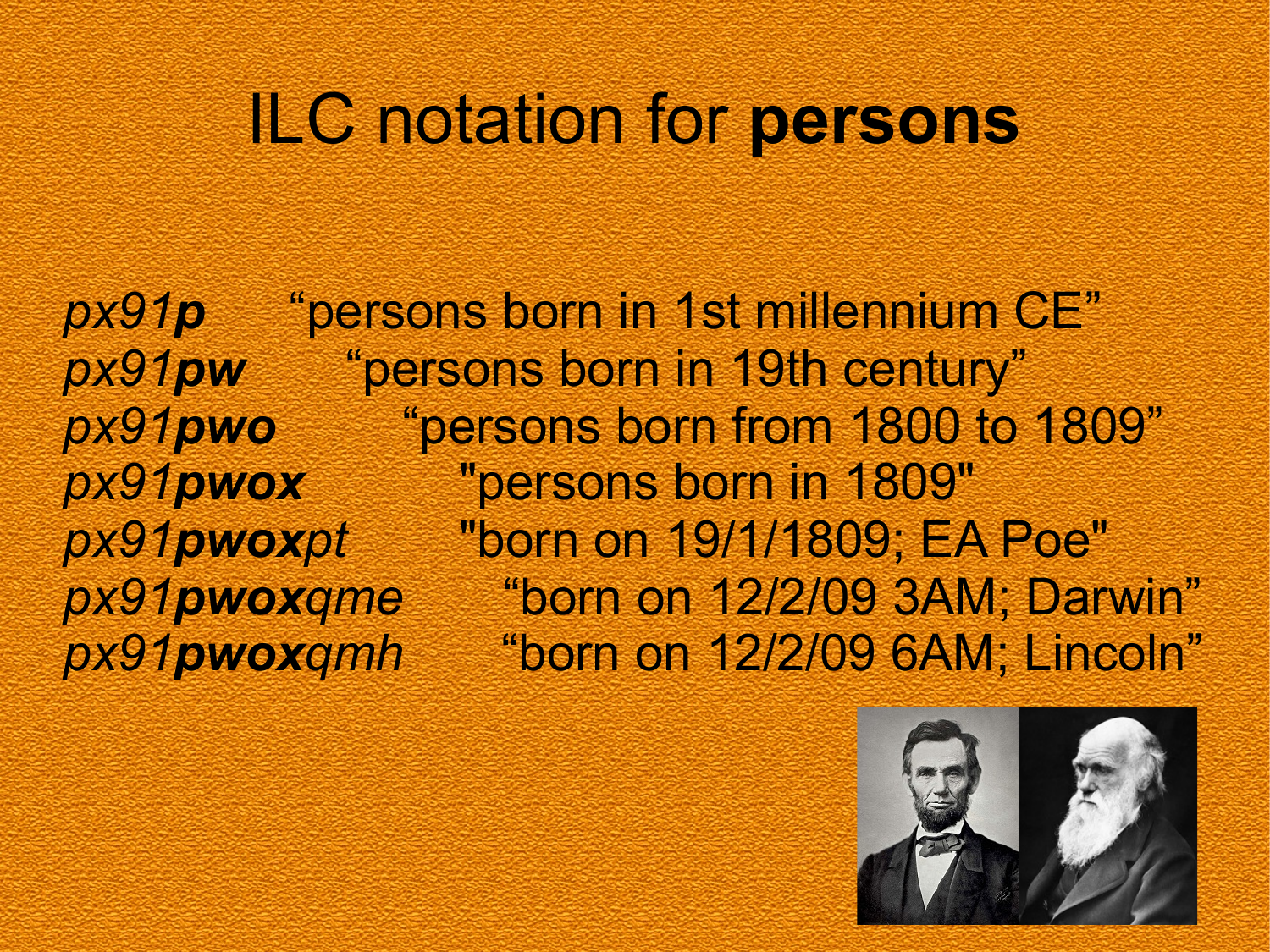# A parallel facet in SKOS

<http://www.iskoi.org/ilc/2/class/**p91**> <http://www.w3.org/2000/01/rdf-schema#**domain**> <http://www.iskoi.org/ilc/2/class/**p**> . <http://www.iskoi.org/ilc/2/class/**p91**> <http://www.w3.org/2000/01/rdf-schema#**range**> <http://www.iskoi.org/ilc/2/class/**rab**> .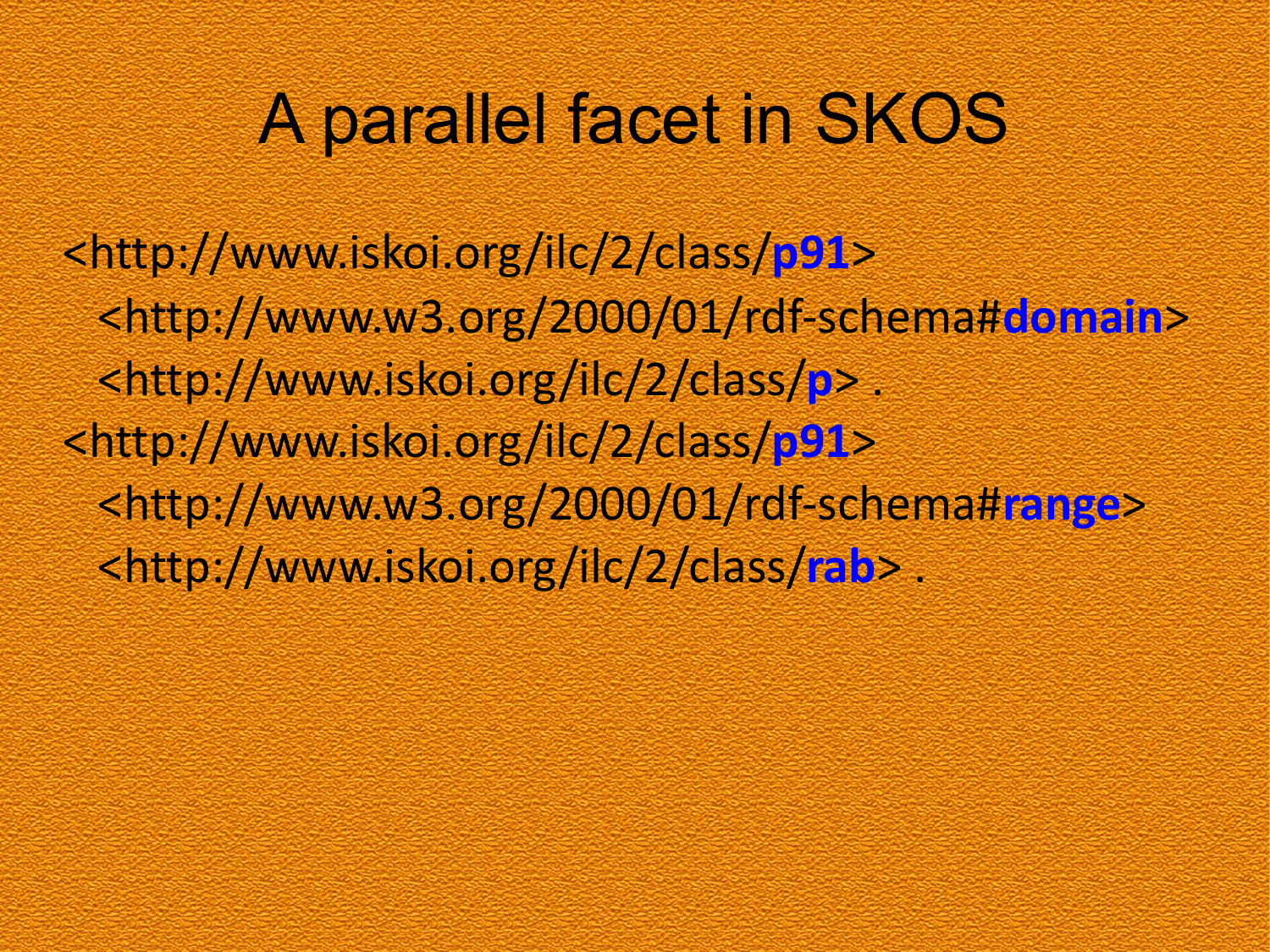## Conclusions on notation

- Notation can control sorting (and retrieval) by highly expressive devices
- Faceted classifications may have complex structures, e.g. categories, parallel facets
- . Expressing these in SKOS requires special solutions, e.g. RDF extensions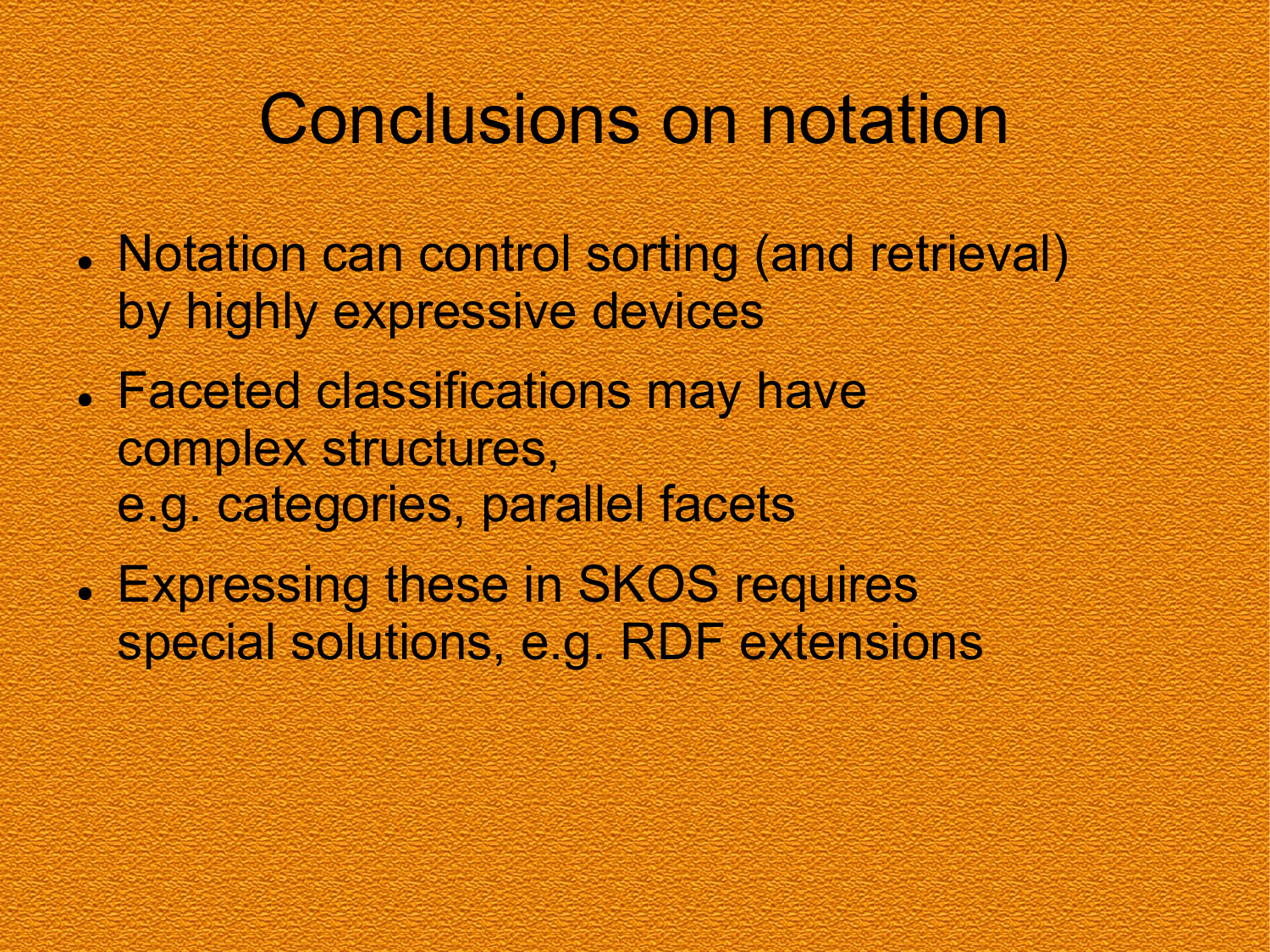### Complex classification schemes are complex

Complex classification schemes have not been straightforward to represent in SKOS.

- Early papers on the development of the SKOS standard show examples from taxonomies, *simple* classifications and thesauri. However, the features of complex classification schemes go beyond the functionality of the SKOS standard.
- Our JDoc 2021 paper (see References) discusses work by Baker, Isaac, Miles, Panzer, Prasad, Summers, Zeng and others on the challenges for SKOS expression of complex classifications, such as Colon, DDC, LCSH.
- Challenges for SKOS include the representation of facets, spans of classes, coordinated subject headings or synthetic compound descriptors, concepts considered non-assignable for indexing, expressing ordering principles.
- MADS/RDF (mapped to SKOS) was developed by the Library of Congress to address coordination, eg in LCSH – see later.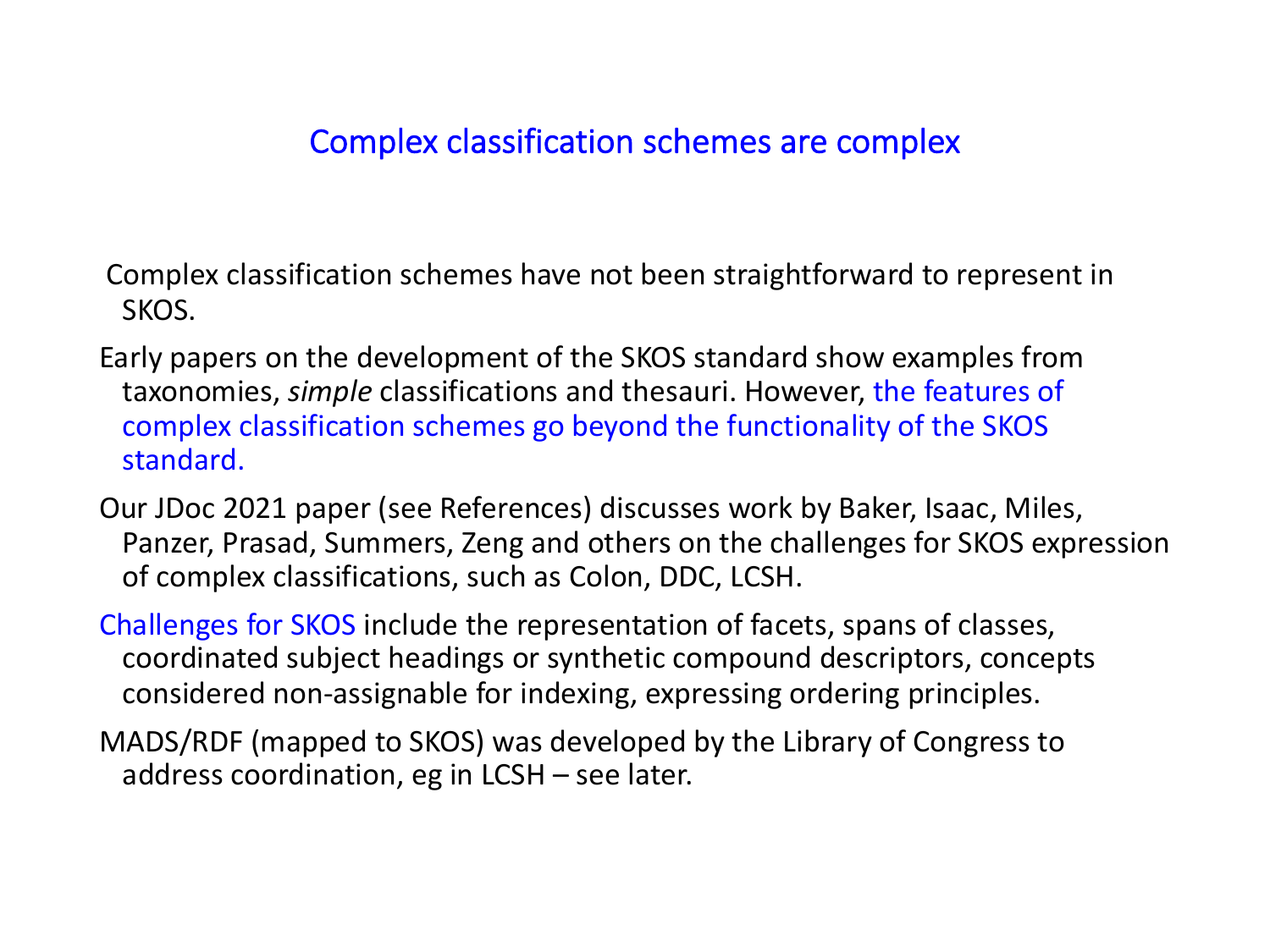## Main elements of ILC in SKOS conversion

- Classes *skos:Concept*, *skos:ConceptScheme*
- Identifying top level classes *skos:hasTopConcept*
- Class hierarchy *skos:broader* (and *skos:narrower*)
- Facet indicators *rdf:Property* and sub-properties with the top level fundamental categories *(0-9)* as sub-properties of *skos:related*
- Special facets *rdf:Property* and sub-properties
- *Concept attributes:*
- Notation *skos:notation* (ILC notation sorting opaque to SKOS but available to ILC aware applications)
- Main caption *skos:prefLabel*
- Synonyms *skos:altLabel*
- Description *skos:note*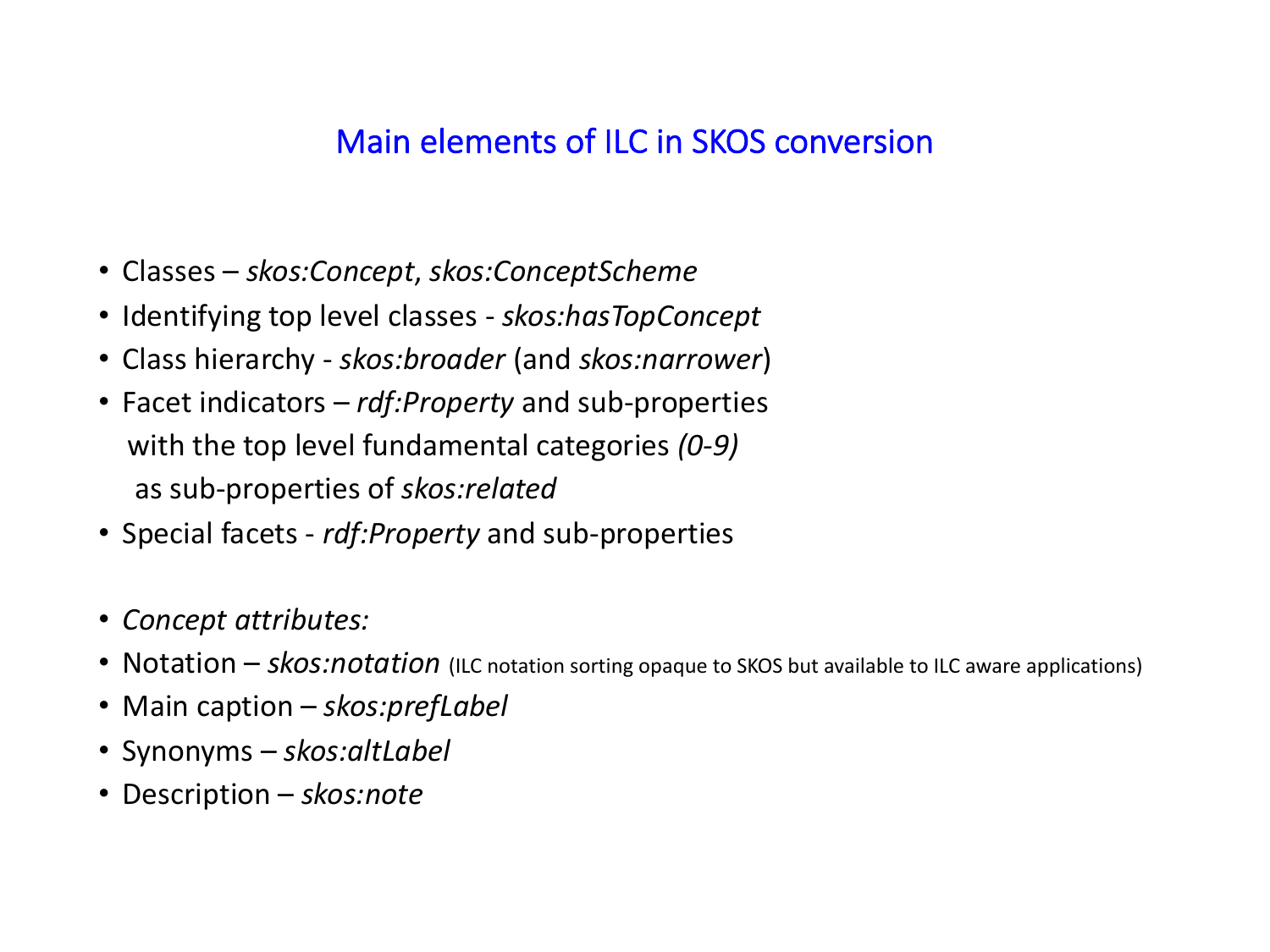## Conversion of ILC (e[d. 2\) to S](https://github.com/cbinding/STELETO/)KOS

ILC data was provided as a CSV (Comma Separated Values) file, export editorial MYSQL database, with rows for ILC entities and columns for elements.

Building on experience in converting UK Heritage Thesauri, CSV data converted to SKOS RDF using the open source STELETO transformati previously applied to complex classification schemes.

Due to the complexity of a faceted classification system such as ILC, were added to the transformation process. Crucially, the hierarchical the classification was inferred from the letter sequence of the notat Other CSV fields provided synonyms and labels (sometimes requirin combination of fields.

Data cleaning was one of the first requirements of the conversion process. parsing the data into separate fields each field value required normal ensure consistency of whitespace and case; other more specialized could also be undertaken.

Mappings to external DDC concepts were included where the DDC c mappings were present in the CSV file.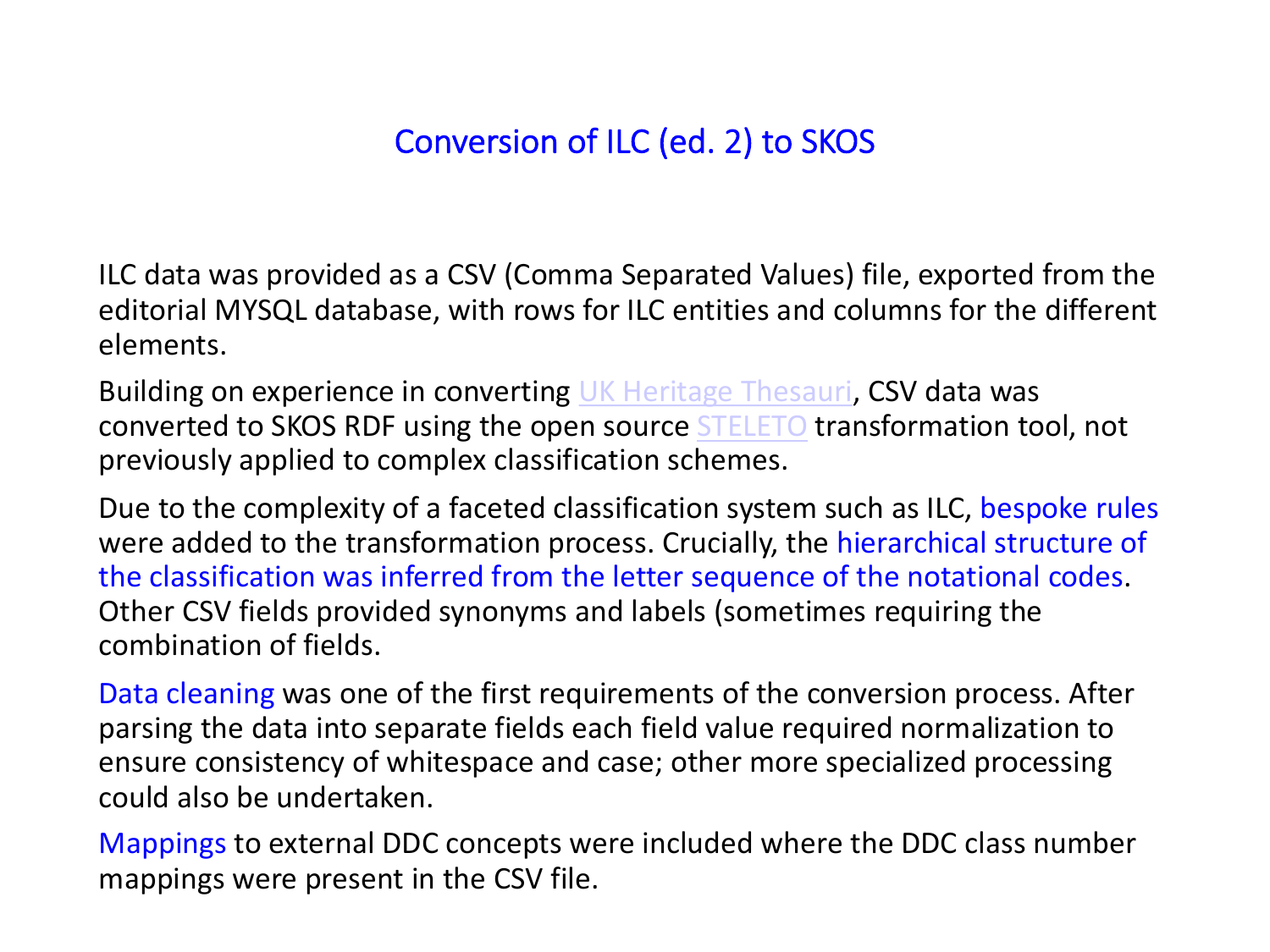### Extracts of SKOS conversion for ILC class Stars

@prefix ilc2: <http://www.iskoi.org/ilc/2/class/> . @prefix skos: <http://www.w3.org/2004/02/skos/core#> . @prefix rdfs: <http://www.w3.org/2000/01/rdf-schema#> .

#### ilc2:h

skos:notation "h" ; rdfs:label "celestial bodies"@en ; skos:prefLabel "celestial bodies"@en ; a skos:Concept ; skos:narrower ilc2:hl .

#### ilc2:hu

skos:notation "hu" ; rdfs:label "star clusters"@en ; skos:prefLabel "star clusters"@en ; a skos:Concept ; skos:related ilc2:hl .

ilc2:hlb

skos:notation "hlb" ; rdfs:label "subdwarf stars"@en ; skos:prefLabel "subdwarf stars"@en ; a skos:Concept ; skos:broader ilc2:hl .

#### ilc2:hlg

...

skos:notation "hlg" ; rdfs:label "giant stars"@en ; skos:prefLabel "giant stars"@en ; a skos:Concept ; skos:broader ilc2:hl .

#### ilc2:hlh

…

skos:notation "hlh" ; rdfs:label "bright giant stars"@en ; skos:prefLabel "bright giant stars"@en ; a skos:Concept ; skos:broader ilc2:hl .

<http://www.iskoi.org/ilc/2/scheme> rdfs:label "Integrative Levels Classification (ILC)"@en ; skos:prefLabel "Integrative Levels Classification (ILC)"@en ; a skos:ConceptScheme .

#### ilc2:hla

skos:notation "hla" ; rdfs:label "attributes of #hla"@en ; skos:prefLabel "attributes of #hla"@en ; a skos:Concept ; skos:broader ilc2:hl .

#### ilc2:hlf

skos:notation "hlf" ; rdfs:label "subgiant stars"@en ; skos:prefLabel "subgiant stars"@en ; a skos:Concept ; skos:broader ilc2:hl .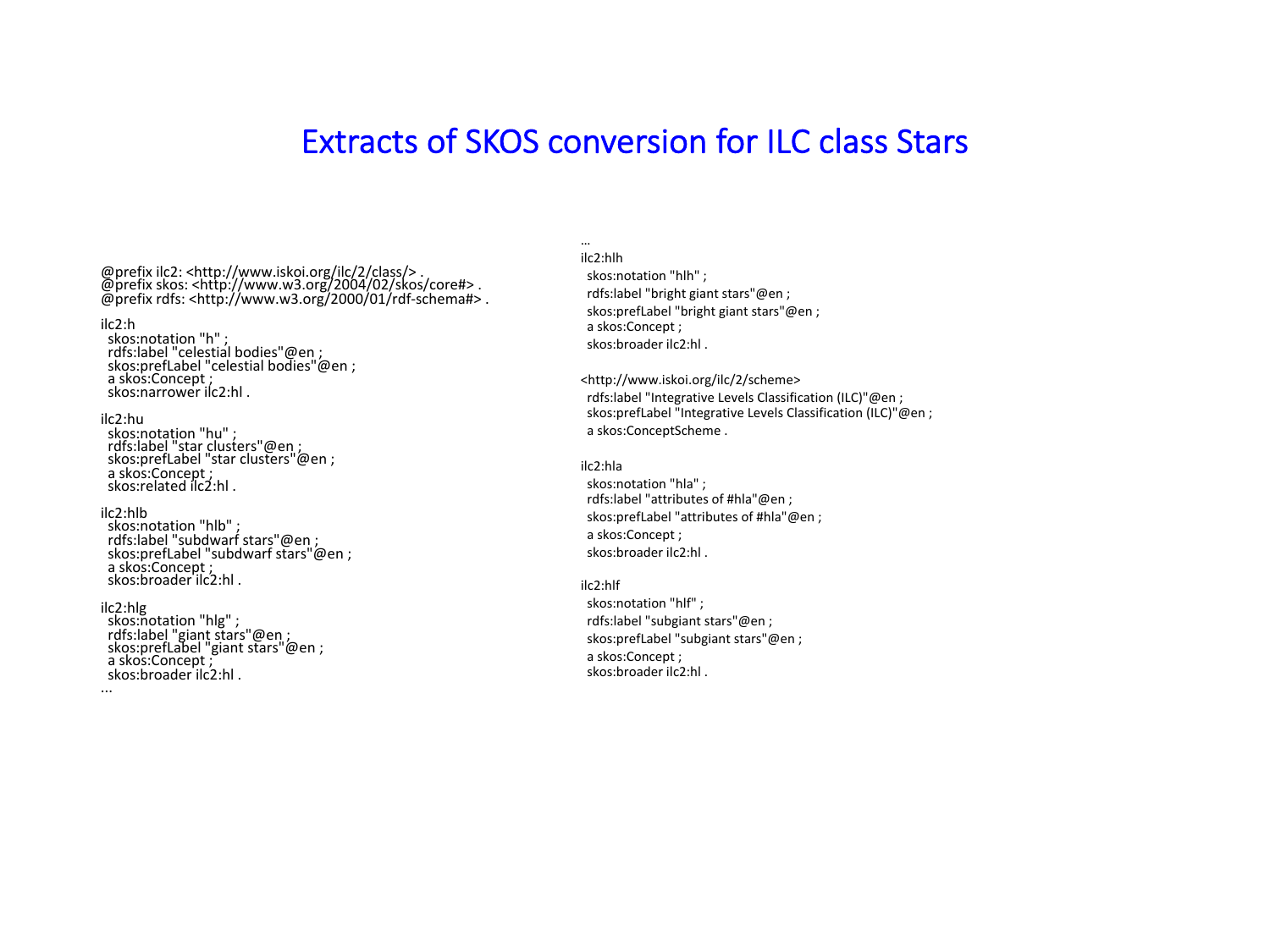### Visualisation of SKOS conversion for Stars

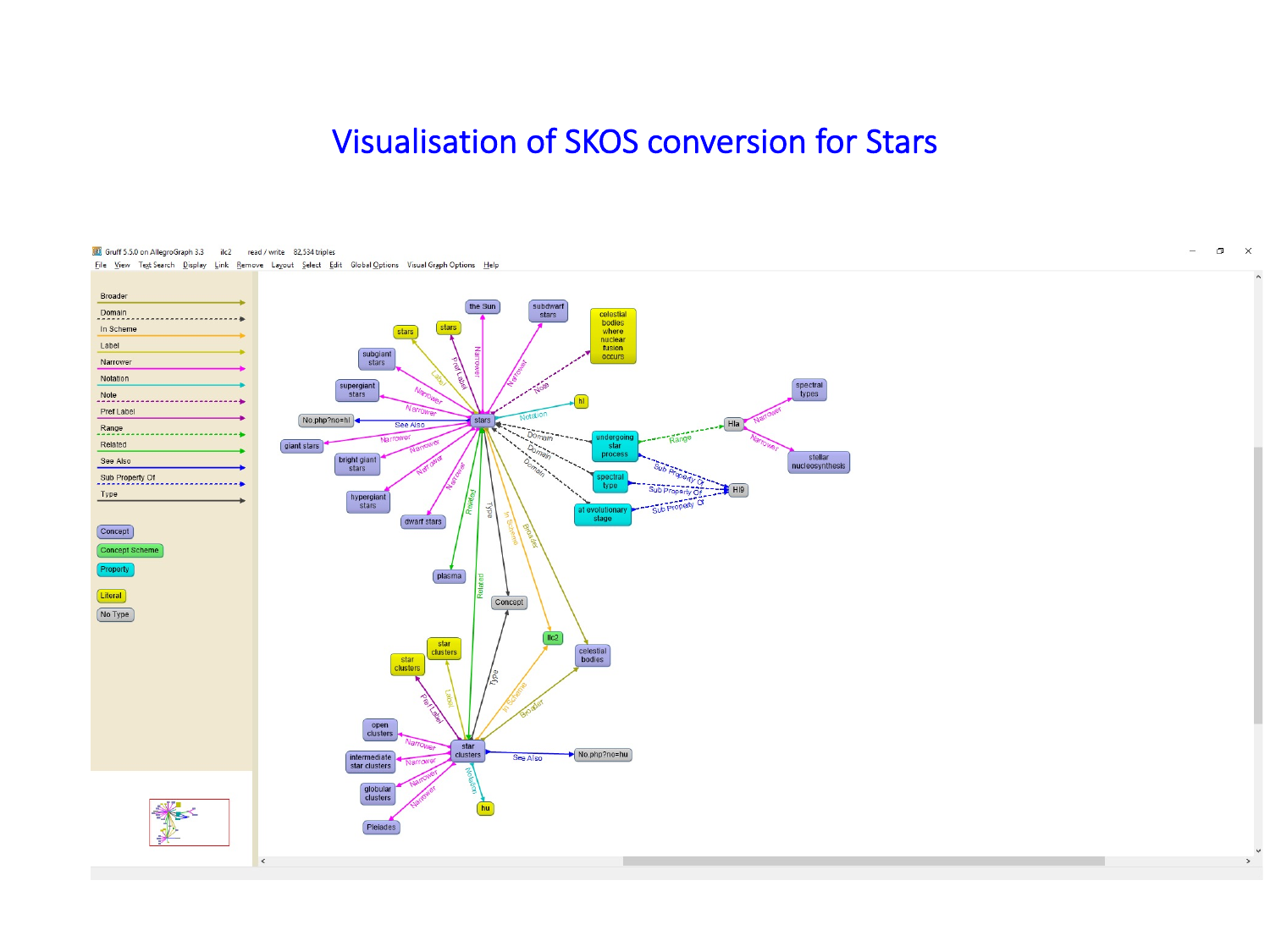## ILC view (Stars) on BARTOC

### **Integrative Levels Classification (edition 2)**

Content language English -

| Alphabetical                                                                                                                 | Hierarchy                                                                                            |  | celestial bodies > stars |                                                                                                                                                                                                   |
|------------------------------------------------------------------------------------------------------------------------------|------------------------------------------------------------------------------------------------------|--|--------------------------|---------------------------------------------------------------------------------------------------------------------------------------------------------------------------------------------------|
| -czp preons<br>-czpt T                                                                                                       |                                                                                                      |  | <b>PREFERRED TERM</b>    | hl stars S                                                                                                                                                                                        |
| -czpv V<br>d energy<br>-D the third ones                                                                                     |                                                                                                      |  | BROADER CONCEPT          | h celestial bodies                                                                                                                                                                                |
| dWf quantons<br>dWi matter<br>e atoms<br><b>E-f molecules</b><br>F the fifth ones<br>G the sixth ones<br>hb nebulae          | -E the fourth ones<br>g continuum bodies<br><sup>4</sup> h celestial bodies<br>⊵ha attributes of #ha |  | NARROWER CONCEPTS        | hla attributes of #hla<br>hlb subdwarf stars<br>hld dwarf stars<br>hlf subgiant stars<br>hlg giant stars<br>hlh bright giant stars<br>hlj supergiant stars<br>hlk hypergiant stars<br>hlu the Sun |
| hbzd dark matter<br>$h$ c clouds<br>hg galaxies                                                                              |                                                                                                      |  | <b>RELATED CONCEPTS</b>  | gf plasma<br>hu star clusters                                                                                                                                                                     |
| hh galaxy associations                                                                                                       |                                                                                                      |  | <b>SCOPE NOTE</b>        | celestial bodies where nuclear fusion occurs                                                                                                                                                      |
| hk brown dwarves<br>+ hl stars                                                                                               |                                                                                                      |  | URI                      | http://www.iskoi.org/ilc/2/class/hl \$                                                                                                                                                            |
| hla attributes of #hla<br>hlb subdwarf stars<br>hld dwarf stars                                                              |                                                                                                      |  | Download this concept:   | RDF/XML TURTLE JSON-LD                                                                                                                                                                            |
| hlf subgiant stars<br>hlg giant stars<br>hlh bright giant stars<br>hlj supergiant stars<br>della della contratta della care- |                                                                                                      |  | <b>SEE ALSO</b>          | http://www.iskoi.org/ilc/2/d<br>www.iskoi.org<br>etails.php?no=hl                                                                                                                                 |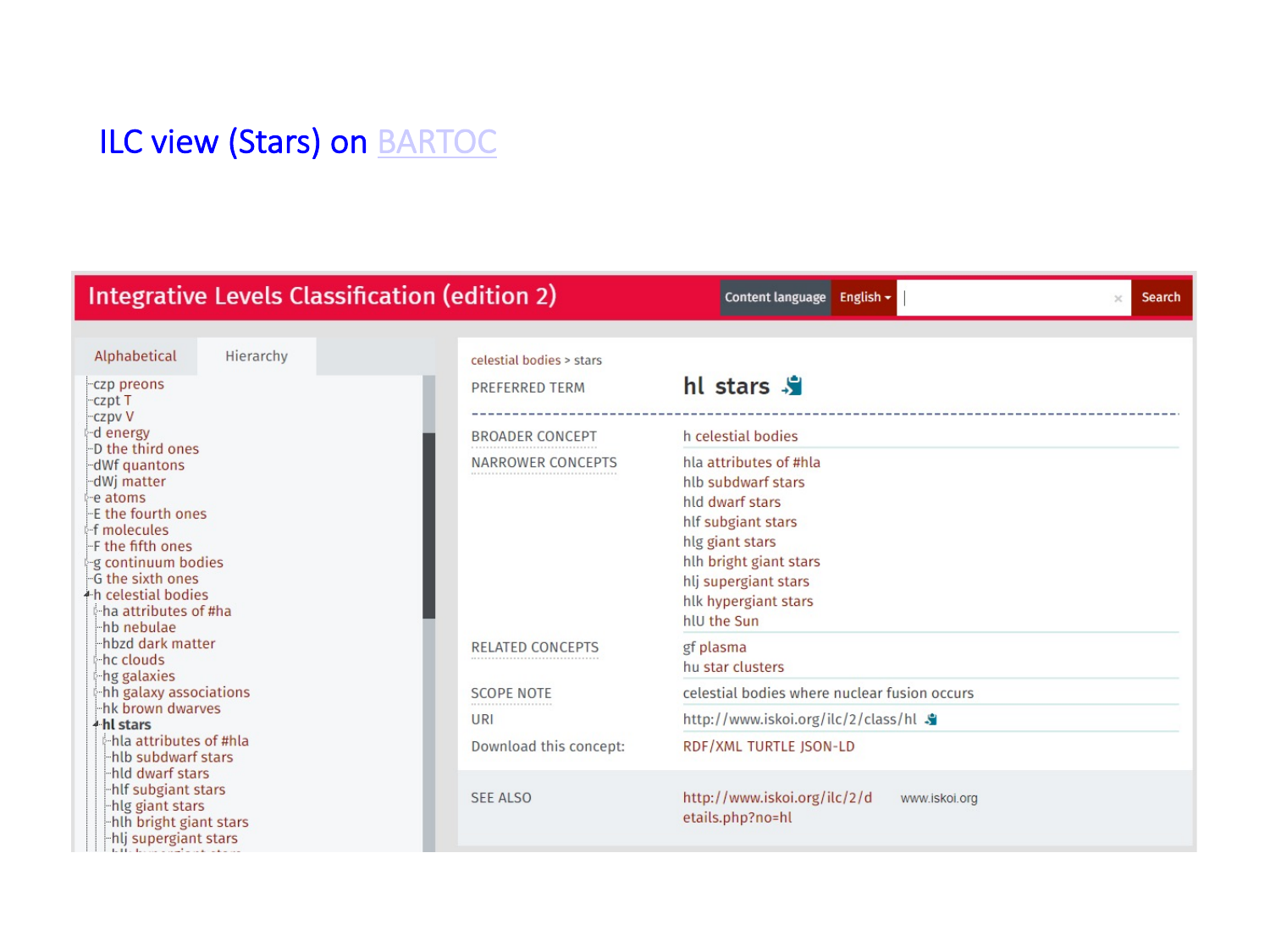## Modelling ILC Facet Structure in SKOS

ILC fundamental facet categories are represented by notation of single digits *0-9* (eg *2* "in place"). More specific facet indicators have additional digits (eg *214* "in front of"). If the notation consists of a single digit it is modelled as a sub-property of *skos:related;* if more than 1 digit then as a sub-property of the property with the parent notation. Free facet indicators can connect any two classes in the schedules and therefore the domain and range values for these properties is *skos:Concept.*

ILC2 special facets are limited to specific main classes or subclasses and indicated by a numerical notation starting with *9*, with the facet indicator number following the class notation (eg *m981).* They are modelled as instances of *rdf:Property* having specific ILC concepts as their domain and range. Thus for the record m981 ("aged years") the domain is *m* ("organisms") and the range (from the 'foci' field) is *an* ("quantities"). The super property is then *m98* ("developmental stage").

---

The ILC's fundamental facet relationships are modelled by extensions of the associative relationship - specialized sub-properties of *skos:related,* with facet indicators modelled as *rdf:Property* sub-hierarchies. This approach permits the representation to encompass facets at the RDF level, as an extension to the SKOS standard.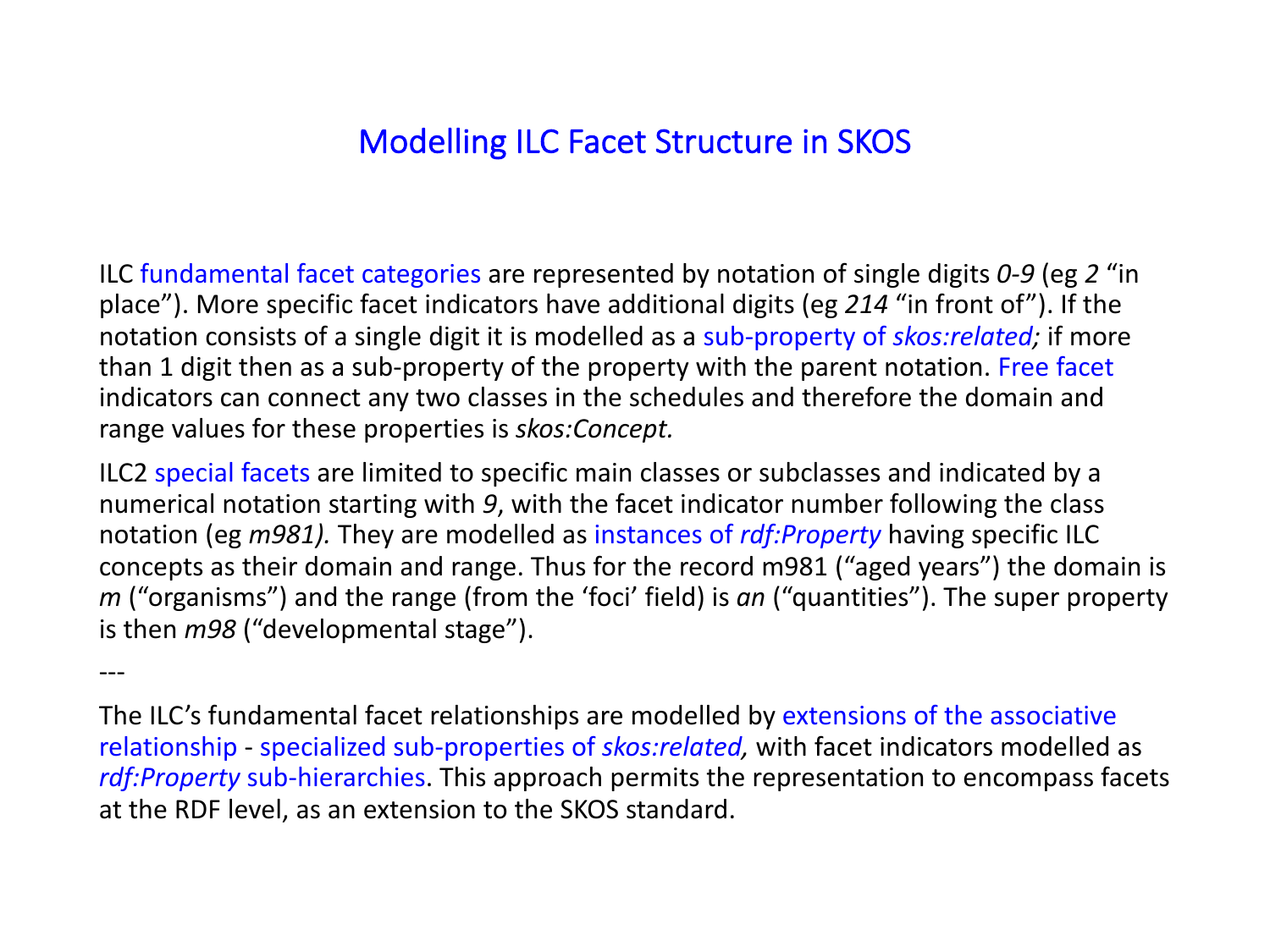## The problem of (SKOS) coordination

Faceted classification schemes, such as ILC, do not enumerate all possible coordinated combinations of concepts, instead providing semantic "building blocks" for creating compound concepts. The issue of coordination was postponed by the SKOS working group and there is no SKOS standard mechanism to support coordination. It was considered out of scope for the ILC conversion exercise. However, we conducted some experiments for the paper, with a view to future faceted applications.

The simplest approach would be to create new coordinated concepts using a combined literal label:

skos:notation "n9mqvtur36wve"^^ilc:notationString ;

skos:prefLabel "populations-of-deer--affected by--road vehicles"@en.

Freely faceted combination of ILC classes n ("populations"), mqvtur ("deer") and wve ("road vehicles"), connected by the fundamental facet category 9 ("of <kind>") and the specific category 36 ("affected by").

Knowledge of the rules for combination are required to create the new coordinated concept but it can be treated like any other concept. The key problem for SKOS representation is that we cannot easily identify or isolate the components of the coordination. From an extract of a message (Leonard Will) in the public archives of the SKOS design discussions at the time:

"[...] Any encoding format for a classification scheme needs to be able to represent these compounds, and to display them clearly,<br>showing their structure, both when the scheme is browsed on its own and when it is used to *classified catalogue of information resources. It should also be possible to search for any constituent concept and view the compounds in which it occurs. […]"* 

MADS/RDF introduced the class *madsrfdf:ComplexSubject* as their approach to the modelling of coordinated concepts. This has as properties a label consisting of a double hyphen separated concatenation of component concept labels, plus a list of the corresponding component concept identifiers. The SKOS Primer suggests a similar property *(coordinationOf)* as a possible extension to list the component members of a coordinated concept.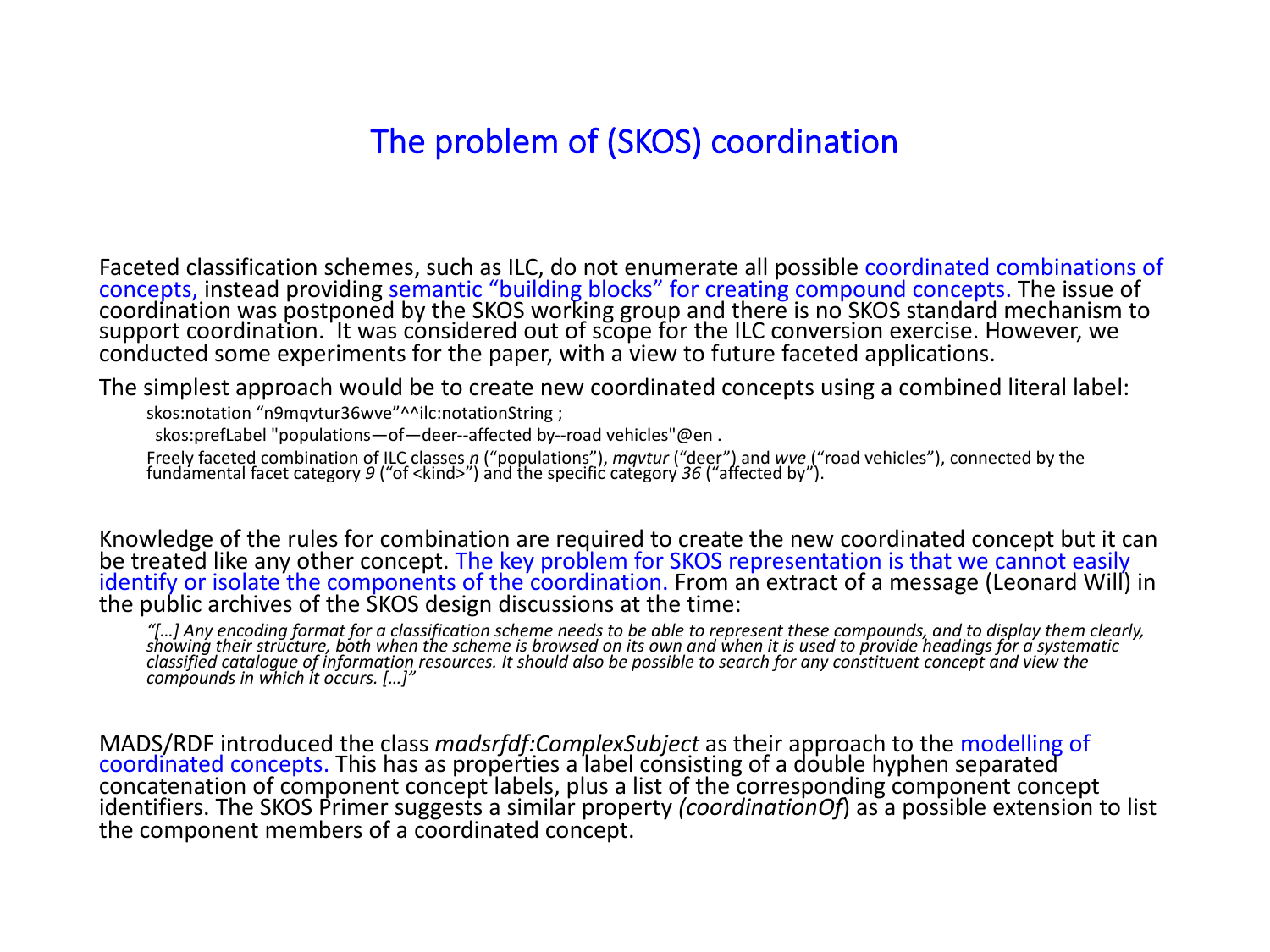## Coordination in ILC SKOS

In MADS/RDF, the connections between concepts are implied by serial concatenation - but the meaning of these connections is not explicit.

ILC SKOS employs a more nuanced extension property to express coordination. This includes concepts and properties, in order to allow relationships between concepts according to the ILC facet syntax.

Example coordination involving ILC special facet and free facet

ilc:n9mqvtur36wve a skos:Concept ;

skos:notation "n9mqvtur36wve"^^ilc:notationString ;

skos:prefLabel "populations--of–-deer–-influenced by factor--road vehicles"@en ;

ex:coordinationOf ( ilc:n ilc:9 ilc:mqvtur ilc:36 ilc:wve )

For ILC, the connecting facet indicators (9 "of kind" and 36 "influenced by factor") are an integral part of the coordinated concept, conveying the intended semantics more precisely.

See JDoc paper for examples of how this list of coordinated concepts can be queried using SPARQL 1.1.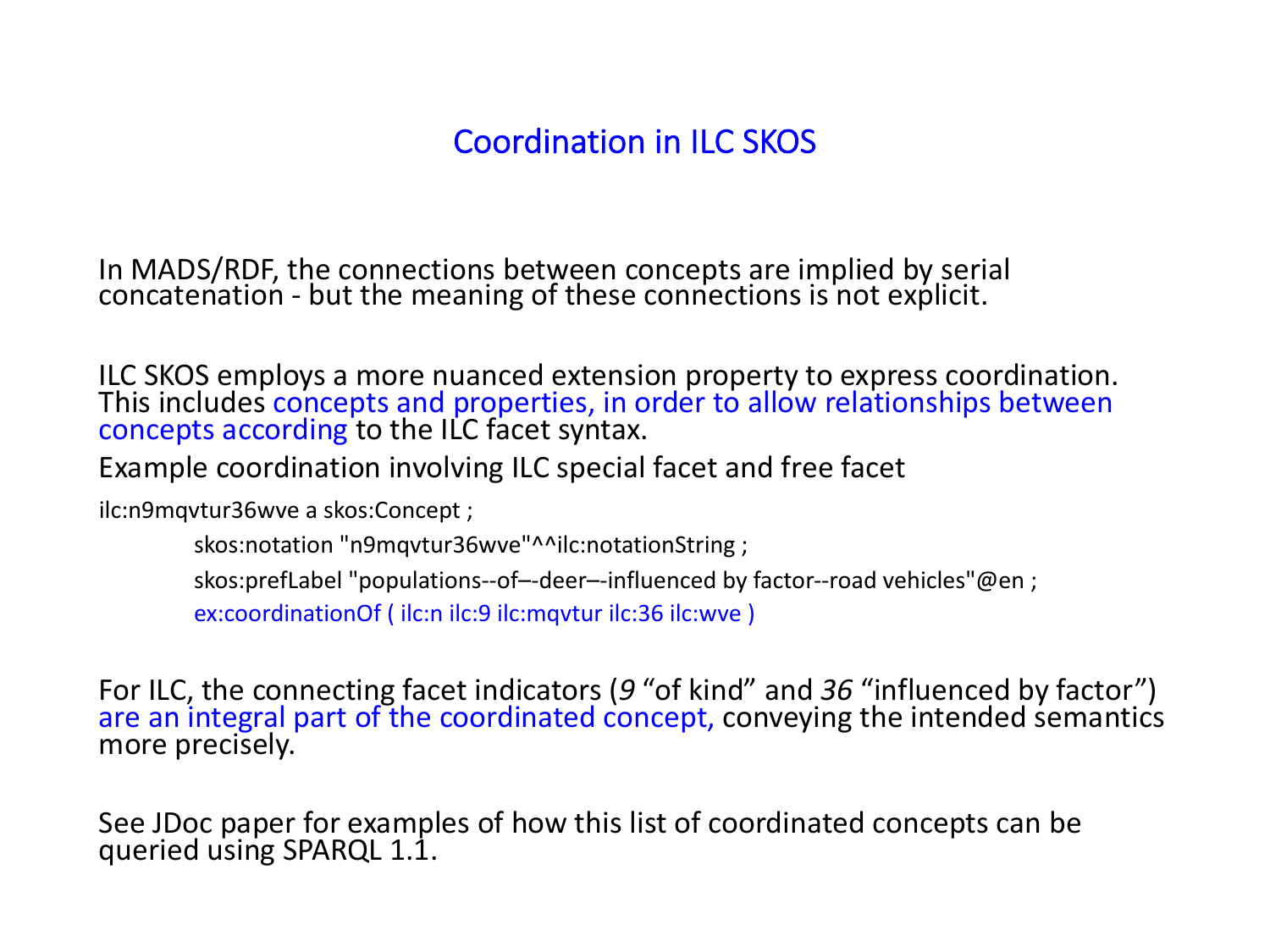## Complexity in retrieval applications

We assume the main use case for ILC SKOS is retrieval – online search and browsing applications (as with other SKOS vocabularies).

Coordinated indexing with relationships between concepts facilitates very precise description of resources but the effort required to create such indexing and to make use of it in operational systems is high, which hinders implementations.

Some possible avenues for further work to address this complexity:

Auto-suggest functionality in cataloguing tools or services, building on the coordination techniques discussed could assist the creation of complex coordinated concepts for precisely describing resources.

Compound, faceted resource descriptions can be shown in the appropriate (ordered) position within a systematically organised browsing menu.

Search would be facilitated by a menu driven query builder capable of generating coordinated concepts for queries that took account of both ILC concepts and connecting properties (possibly emphasising the 10 fundamental ILC facet categories).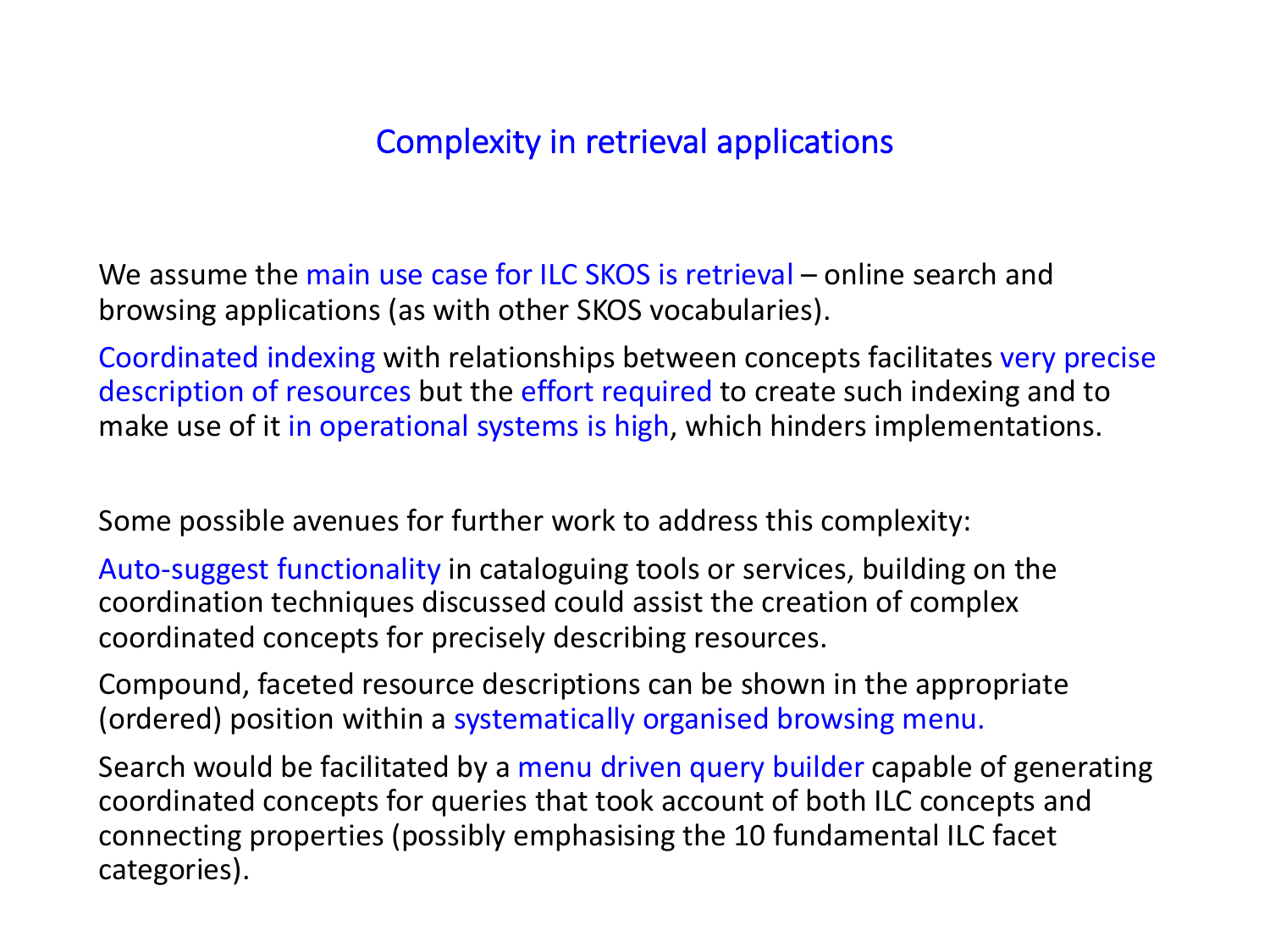## Balancing complexity and standardisation - a low-cost migration path?

Complex classification schemes have complex features extending beyond the boundaries of SKOS – as reflected in the name, *Simple* Knowledge Organization System.

Nonetheless, the SKOS Reference highlights the high degree of commonality of many types of KOS.

*"The important point for SKOS is that, in addition to their unique features, each of these families shares much in common, and can often be used in similar ways. … The Simple Knowledge Organization System therefore aims to provide a bridge between different communities of practice within the library and information sciences involved in the design and application of knowledge organization systems. In addition, SKOS aims to provide a bridge between these communities and the Semantic Web, by transferring existing models of knowledge organization to the Semantic Web technology context, and by providing a low-cost migration path for porting existing knowledge organization systems to RDF."* (Miles and Bechhofer, 2009).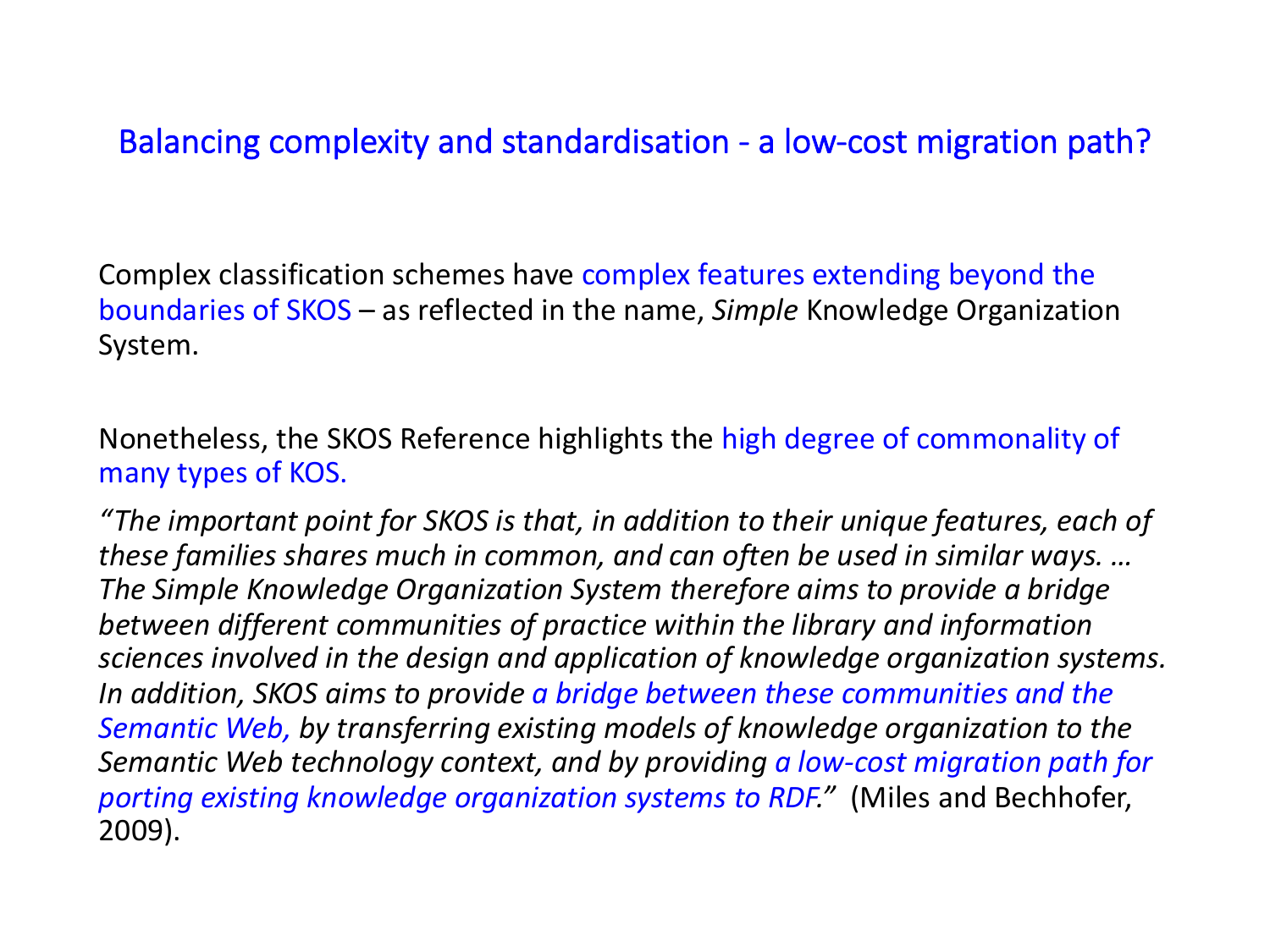## Balancing complexity and standardisation - a low-cost migration path?

The ILC's top-level fundamental facet relationships are modelled by extensions of the associative relationship - specialized sub-properties of *skos:related.* This is seen as an appropriate compromise for modelling the complexity of the ILC within the constraints of the SKOS model, while facilitating future work that takes account of the syntax of ILC compound statements.

This approach permits the representation to encompass facets at the RDF level, albeit external to SKOS representation. Thus facet indicators (as *rdf:Property)* will be opaque to purely SKOS applications although available to general RDF semantic web applications and any application that is specifically ILC aware.

The ILC conversion follows the aim of SKOS in providing a low-cost migration path to the world of the semantic web, while capturing some of the ILC facet structure by a limited extension to incorporate RDF properties. The consequence of following a simple standardised model (SKOS) is that the output is easily validated, understandable, interoperable and reusable across a range of SKOS-aware applications.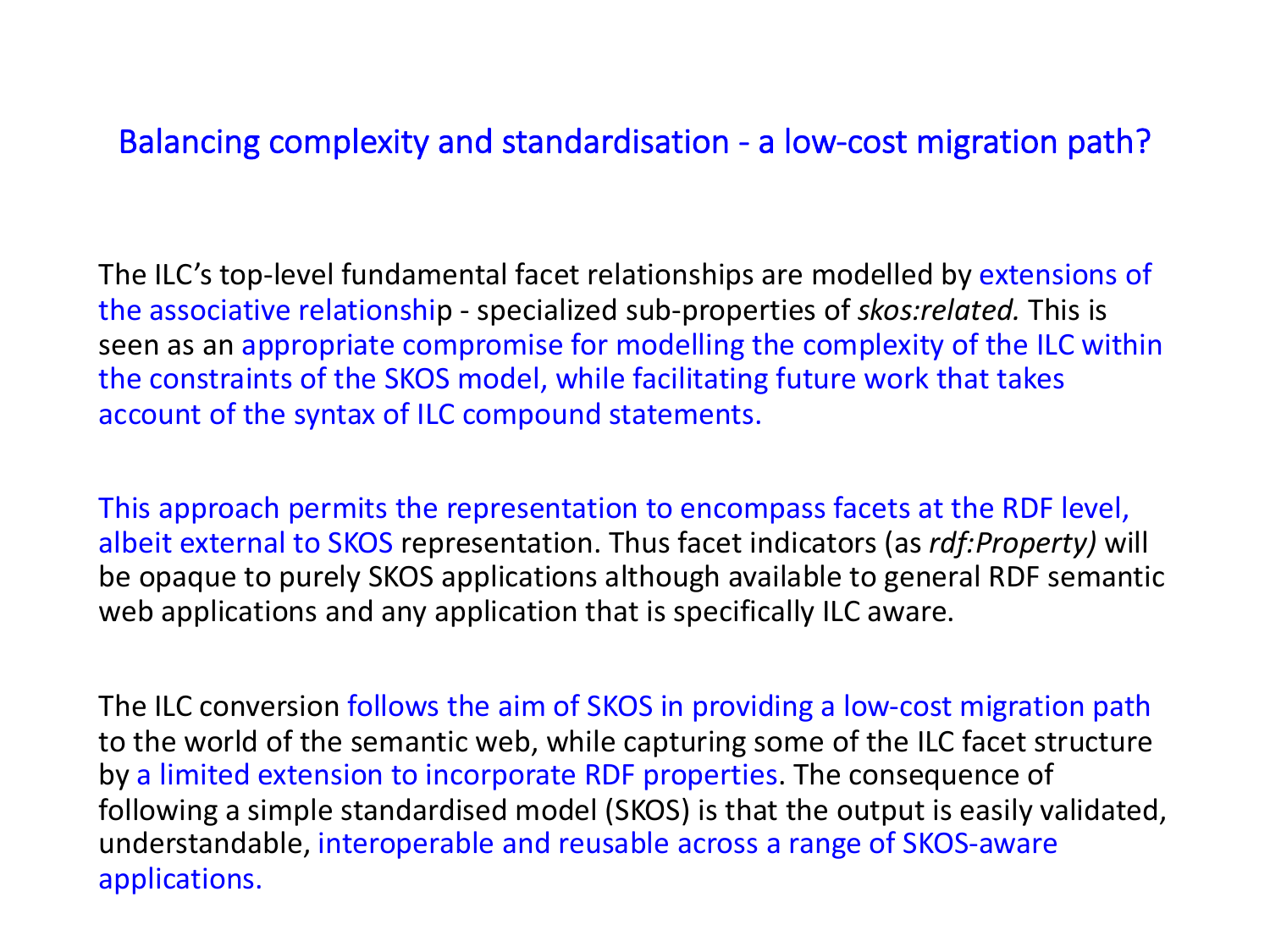## **[References](http://www.iskoi.org/ilc/)**

### **Recent paper on this wor[k](https://www.gnoli.eu/worksy.php)**

Binding, C, Gnoli, C & Tudhope, D 2021, 'Migrating a complex classification scheme to<br>Web: expressing the Integrative Levels Classification using SKOS RDF', Journal of Dc<br>[77\(4\), 926-945.](https://hypermedia.research.southwales.ac.uk/kos/) https://doi.org/10.1108/JD-10-2020-

**Open Access version availab[le from https://bit.ly/2ocaHC6](https://github.com/cbinding/STELETO/)** 

Integrative Levels Classification (ILC) http://www.iskoi.org/ilc/

ILC (edition 2) on BARTOC registry https://bartoc-skosmos.unibas.ch/ilc2/en/

Park, Z, Gnoli, C, Morelli, D. 2020. 'The second edition of the Integrative Levels Classification Science, 5(1), 39-50

Claudio Gnoli publications https://www.gnoli.eu/worksy.php

KOS related research by Hypermedia Research Group https://hypermedia.research.southwales.ac.uk/kos/

STELETO Open Source code. https://github.com/cbinding/STELETO/

### **Acknowledgements**

Ceri Binding designed and implemented the SKOS transformation of the ILC and creat<br>representation. Andreas Ledl and Jakob Voss have made the ILC and its RDF representation. on BARTOC.